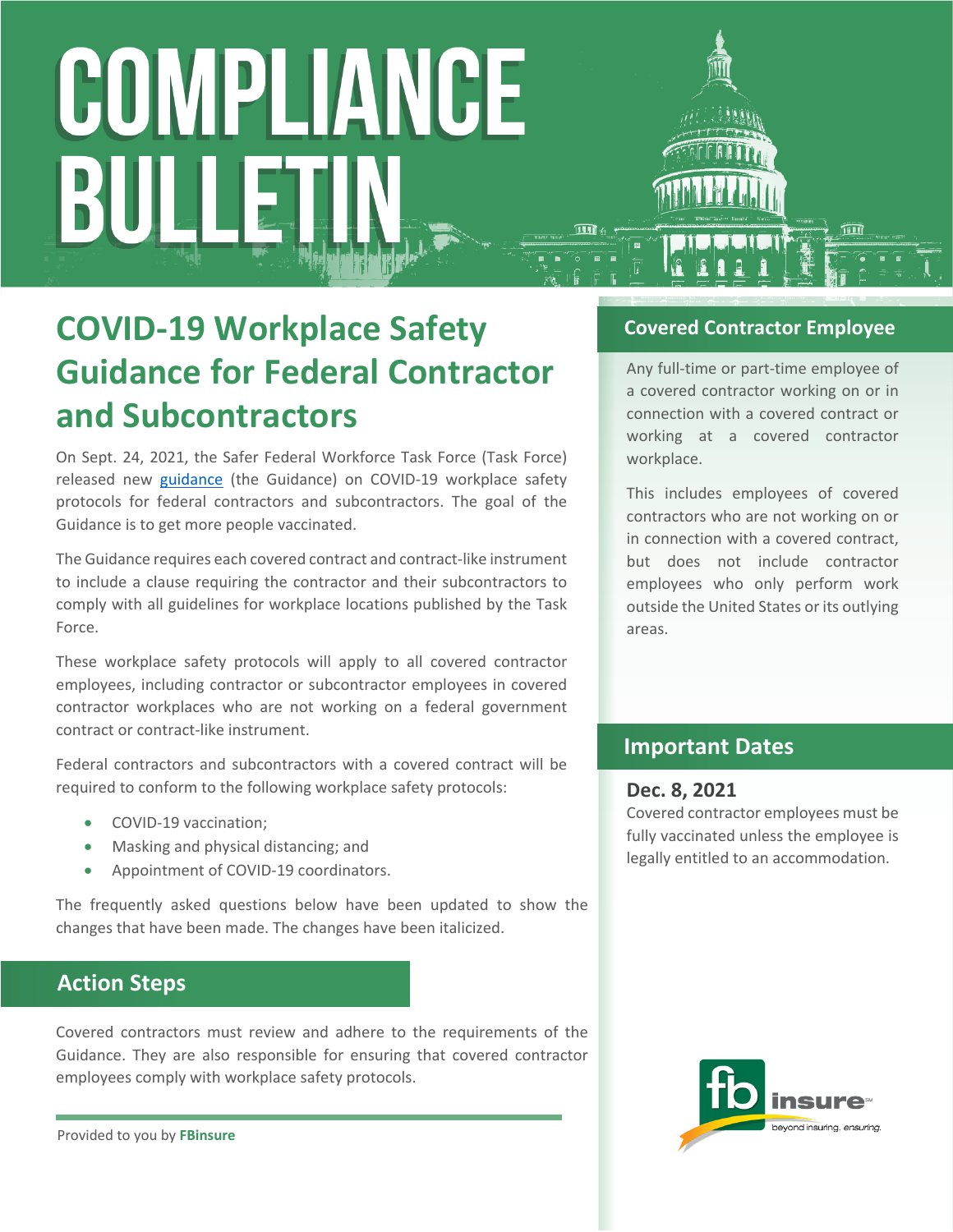### **Covered Contractor Guidance**

Covered contractor employees must comply with agency COVID-19 workplace safety requirements while in federal workplaces. Agencies are strongly encouraged to incorporate a clause requiring compliance with this Guidance into contracts that are not covered or directly addressed by the executive order—[Ensuring Adequate COVID-19 Safety](https://www.whitehouse.gov/briefing-room/presidential-actions/2021/09/09/executive-order-on-ensuring-adequate-covid-safety-protocols-for-federal-contractors/)  [Protocols for Federal Contractors](https://www.whitehouse.gov/briefing-room/presidential-actions/2021/09/09/executive-order-on-ensuring-adequate-covid-safety-protocols-for-federal-contractors/) (the order) because the contractor is under the Simplified Acquisition Threshold as defined in [section 2.101](https://www.acquisition.gov/far/2.101) of the [Federal Acquisition Regulation](https://www.acquisition.gov/browse/index/far) (FAR) or is a contract or subcontract for the manufacturing of products.

**E MAIL LIBRARY** 

#### **Covered Contractors**

Federal contractors are subject to the Guidance if they have a covered contract. Covered contractors include executive departments and agencies, including independent establishments subject to the Federal Property and Administrative Services Act.

Covered contracts include any new contract; contract-like instrument; solicitation for a contract or contract-like instrument; extension or renewal of an existing contract or contract-like instrument; and exercise of an option on an existing contract or contract-like instrument, if it is a:

- Procurement contract or contract-like instrument for services, construction, or a leasehold interest in real property;
- Contract or contract-like instrument for services covered by the Service Contract Act, 41 U.S.C. 6701 et seq.;
- Contract or contract-like instrument for concessions, including any concessions contract excluded by Department of Labor regulations at 29 C.F.R. 4.133(b); or
- Contract or contract-like instrument entered into with the federal government in connection with federal property or lands and related to offering services for federal employees, their dependents, or the general public.

The Guidance does not apply to (i) grants; (ii) contracts, contract-like instruments, or agreements with Indian Tribes under the Indian Self-Determination and Education Assistance Act (Public Law 93-638), as amended; (iii) contracts or subcontracts whose value is equal to or less than the simplified acquisition threshold, as the term is defined in section 2.101 of the Federal Acquisition Regulation; (iv) employees who perform work outside the United States or its outlying areas, as those terms are defined in section 2.101 of the Federal Acquisition Regulation; or (v) subcontracts solely for the provision of products.

#### **Vaccination Requirements**

Covered contractors must ensure that all covered contractor employees are fully vaccinated for COVID-19 unless the employee is legally entitled to an accommodation. Covered contractor employees must be fully vaccinated **no later than Dec. 8, 2021**. After that date, all covered contractor employees must be fully vaccinated by the first day of the period of performance on an exercised option or extended or renewed contract when the clause has been incorporated into the covered contract.

Covered contractors may be required to provide accommodations to covered contractor employees who communicate to their covered contractor that they are not vaccinated against COVID-19 because of a disability (which would include medical conditions) or a sincerely held religious belief, practice or observance. Covered contractors should review and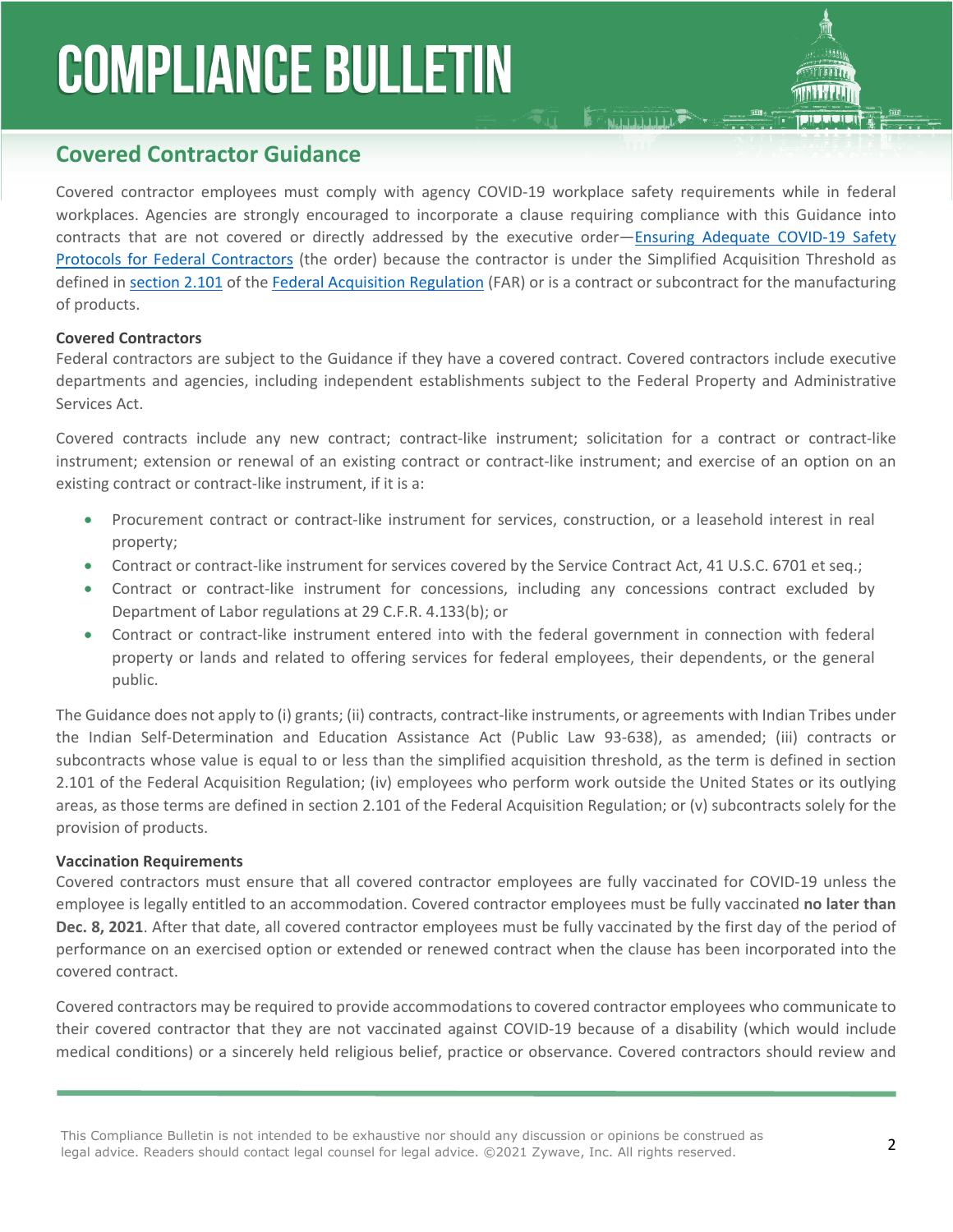consider what accommodations they must offer. Requests for "medical accommodation" or "medical exceptions" should be treated as requests for disability accommodations.

Should a federal agency have an urgent, mission-critical need for a covered contractor to have covered contractor employees begin work on a covered contract or at a covered workplace before becoming fully vaccinated, the agency head may approve an exception for the covered contractor. In the case of such limited exceptions, covered contractors must ensure these covered contractor employees are fully vaccinated **within 60 days** of beginning work on a covered contract or at a covered workplace. Covered contractors must further ensure that such employees comply with masking and physical distancing requirements in covered workplaces prior to being fully vaccinated.

Covered contractors must review their covered employees' documentation to prove vaccination status. Covered contractors must require covered contractor employees to show or provide one of the following copies:

- The record of immunization from a health care provider or pharmacy;
- The COVID-19 vaccination record card;
- Medical records documenting the vaccination;
- Immunization records from a public health or State immunization information system; or
- Any other official documentation verifying vaccination with information on the vaccine name, date(s) of administration, and the name of health care professional or clinic site administering vaccine.

Covered contractors may allow covered contractor employees to show or provide their employer with a digital copy of such records, including a:

- Digital photo;
- Scanned image; or
- PDF of such a record.

Covered contractors must ensure compliance with the requirements in this Guidance related to the showing or provision of proper vaccination documentation. They are strongly encouraged to incorporate similar vaccination requirements into their noncovered contracts and agreements with noncovered contractors whose employees perform work at covered contractor workplaces but who do not work on or in connection with a federal contract (e.g., such as those contracts and agreements related to the provision of food services, on-site security or groundskeeping services at covered contractor workplaces).

### **Face Coverings and Physical Distancing**

Covered contractors must ensure that all individuals, including covered contractor employees and visitors, comply with published Centers for Disease Control and Prevention (CDC) guidance for masking and physical distancing at a covered contractor workplace. In addition to the face coverings and physical distance guidance, contractors must follow applicable CDC guidance for mask-wearing and physical distancing in specific settings, including health care, transportation, correctional and detention facilities, and schools.

Fully vaccinated individuals must wear a mask in indoor settings, except for limited exceptions in areas of high or substantial community transmission. In addition, fully vaccinated individuals do not need to wear a mask in areas of low or moderate community transmission, nor do they need to physically distance, regardless of the level of transmission in the area.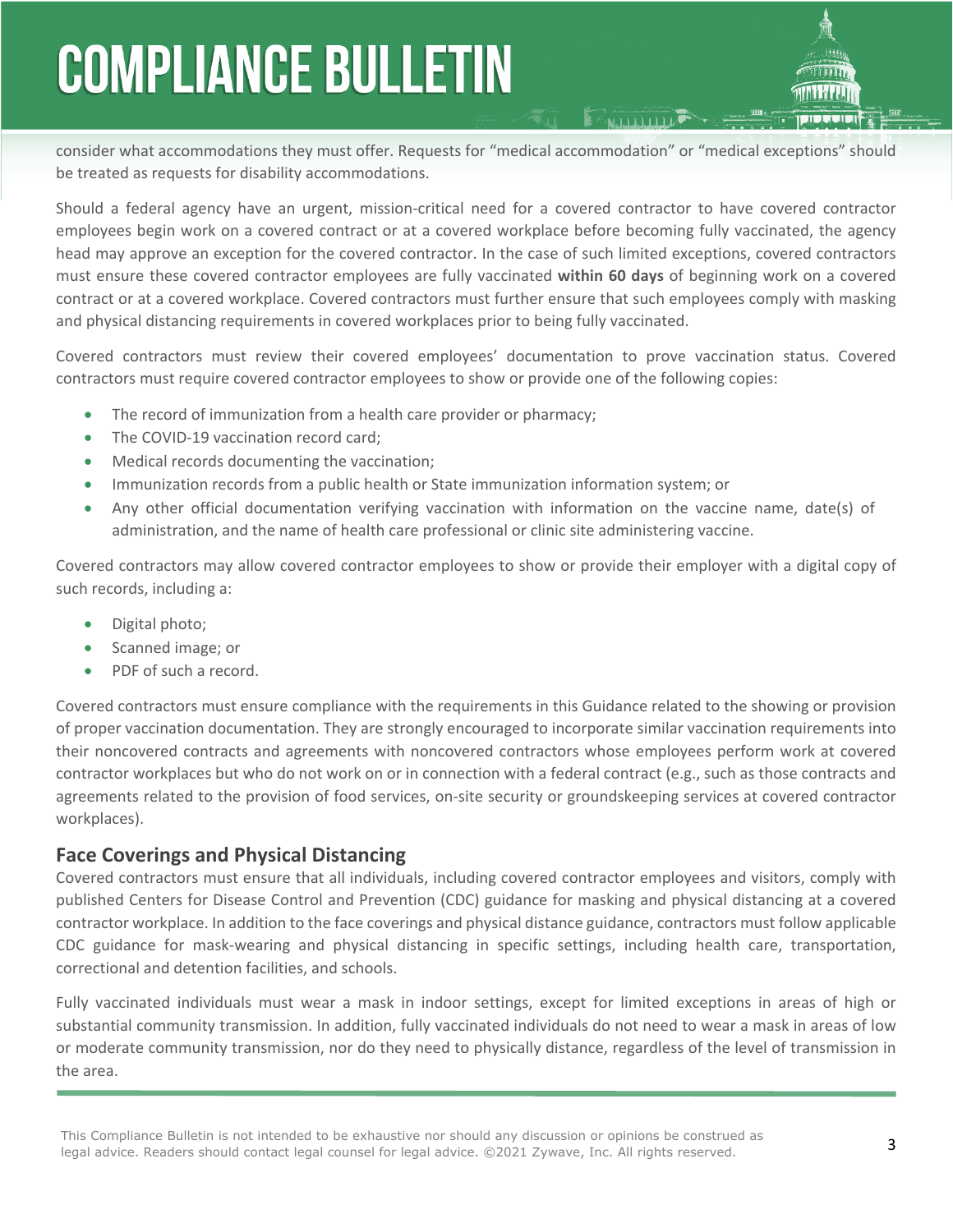Individuals who are not fully vaccinated must wear a mask indoors and in certain outdoor settings, regardless of the level of community transmission in the area. To the extent practicable, individuals who are not fully vaccinated should maintain a distance of at least 6 feet from others at all times, including in offices, conference rooms, and all other communal and work spaces.

Covered contractors must require individuals in covered contractor workplaces who are required to wear a mask to:

- Wear appropriate masks consistently and correctly (over mouth and nose).
- Wear appropriate masks in any common area or shared workspace (including open floorplan office spaces, cubicle embankments and conference rooms).
- Wear a mask in crowded outdoor settings or during outdoor activities that involve sustained close contact with other people who are not fully vaccinated, consistent with CDC guidance.

Covered contractors may be required to provide an accommodation to covered contractor employees that cannot wear masks because of a disability or because of a sincerely held religious belief, practice or observance. Covered contractors should review and consider what accommodation they must offer. Covered contractors may provide exceptions to face covering and/or physical distancing requirements consistent with CDC guidelines. They may also provide exceptions for covered contractor employees who are unable to wear a mask because of difficulty breathing or activities for which wearing a mask would create a risk to workplace safety as determined by a workplace risk assessment. Any exceptions must be approved in writing by an authorized representative of the covered contractor to ensure compliance with this Guidance at covered contractor workplaces.

Employees with face coverings may be asked to lower their face coverings briefly for identification purposes in compliance with safety and security requirements. At least weekly, covered contractors must check the [CDC COVID-19 Data Tracker](https://covid.cdc.gov/covid-data-tracker/#county-view)  [County View](https://covid.cdc.gov/covid-data-tracker/#county-view) for community transmission information in all areas with a covered contractor workplace to determine proper workplace safety protocols. When the level of community transmission in the area of a covered contractor workplace increases from low or moderate to substantial or high, contractors and subcontractors should put in place more protective workplace safety protocols consistent with published guidelines.

However, when the level of community transmission in the area of a covered contractor workplace is reduced from high or substantial to moderate or low, it must remain at that lower level for at least two consecutive weeks before the covered contractor utilizes those protocols recommended for areas of moderate or low community transmission.

### **COVID-19 Workplace Safety Coordinator**

Covered contractors must designate one or more workers to coordinate implementation of and compliance with this Guidance. The COVID-19 coordinator(s) may be the same individual(s) responsible for implementing any COVID-19 workplace safety protocols required by local, state or federal law. Their responsibilities to coordinate COVID-19 workplace safety protocols may comprise some or all of their regular duties.

These coordinators must ensure that information on required COVID-19 workplace safety protocols is provided to covered contractor employees and all other individuals likely to be present at covered contractor workplaces. This includes communicating required workplace safety protocols and related policies by email, websites, memoranda, flyers or other means.

This Compliance Bulletin is not intended to be exhaustive nor should any discussion or opinions be construed as legal advice. Readers should contact legal counsel for legal advice. ©2021 Zywave, Inc. All rights reserved.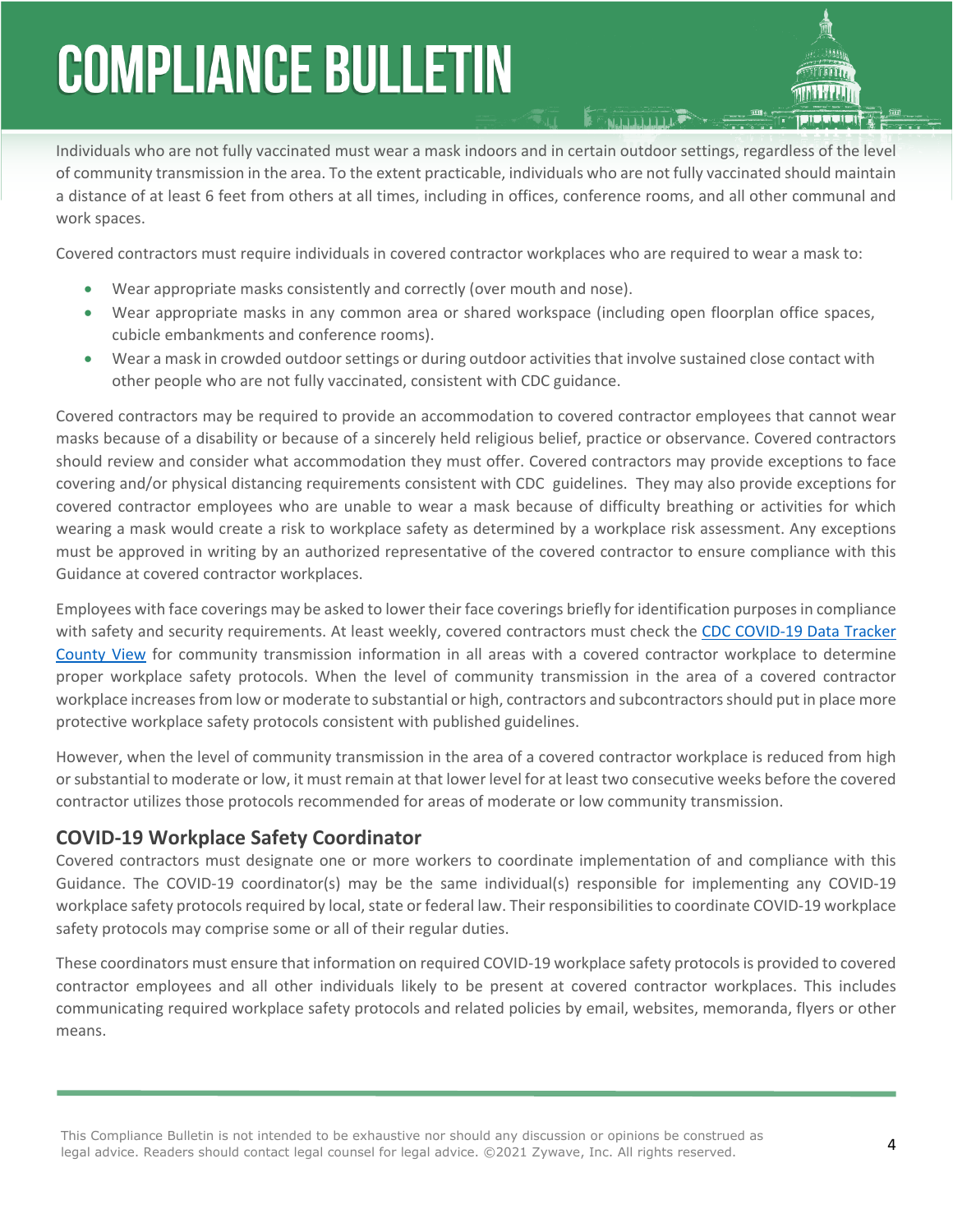Coordinators should also post signage at covered contractor workplaces that sets forth the requirements and workplace safety protocols in this Guidance in a readily understandable manner. Coordinator(s) must also ensure that covered contractor employees comply with the requirements in this Guidance related to the showing or provision of proper vaccination documentation.

### **Frequently Asked Questions**

### **Vaccination and Safety Protocols**

**Q: How do covered contractors determine the vaccination status of visitors to covered contractor workplaces? A:** Covered contractors should post signage at entrances to covered contractor workplaces providing information on safety protocols for fully vaccinated and not fully vaccinated individuals, including the protocols defined in the masking and physical distancing requirements. Signage should also instruct individuals to follow the appropriate workplace safety protocols while at the covered contractor workplace. Covered contractors may take other reasonable steps, such as:

- Communicating workplace safety protocols to visitors prior to their arrival at a covered contractor workplace; or
- Requiring all visitors to follow masking and physical distancing protocols for not fully vaccinated individuals.

### **Q: Do covered contractors need to provide on-site vaccinations to their employees?**

**A:** Covered contractors should ensure their employees are aware of [convenient opportunities to be vaccinated.](https://www.vaccines.gov/) Although covered contractors may choose to provide vaccinations at their facilities or workplaces, covered contractors are not required to do so, given the widespread availability of vaccinations.

*Q: If a covered contractor can access a covered contractor employee's vaccination documentation, consistent with relevant privacy laws, does the covered contractor need to require the employee to show or provide documentation? A: No. If, consistent with all relevant privacy laws, a covered contractor can access its employee's vaccination documentation directly, such as when the contractor previously requested the employee to provide vaccination documentation, has existing documentation from an employee vaccination program, or can access information through a State's immunization database, the covered contractor does not need to require its employee to show or provide documentation.*

### **Q: What should a contractor employee do if a covered contractor employee has lost or does not have a copy of required vaccination documentation?**

**A:** If covered contractor employees need new vaccination cards or copies of other documentation proof of vaccination, they should contact the vaccination provider site where they received their vaccine. Their provider should be able to provide them with new cards or documentation with up-to-date information about the vaccinations they have received. If the location where the covered contractor employees received their COVID-19 vaccine is no longer operating, the covered contractor employees should contact their State or local health department's [immunization information system](https://www.cdc.gov/vaccines/programs/iis/contacts-locate-records.html#state)  [\(IIS\)](https://www.cdc.gov/vaccines/programs/iis/contacts-locate-records.html#state) for assistance. Covered contractor employees should contact their [State or local health department](https://www.cdc.gov/coronavirus/2019-ncov/php/hd-search/index.html) if they have additional questions about vaccination cards or vaccination records.

An attestation of vaccination by the covered contractor employee is not an acceptable substitute for documentation of proof of vaccination.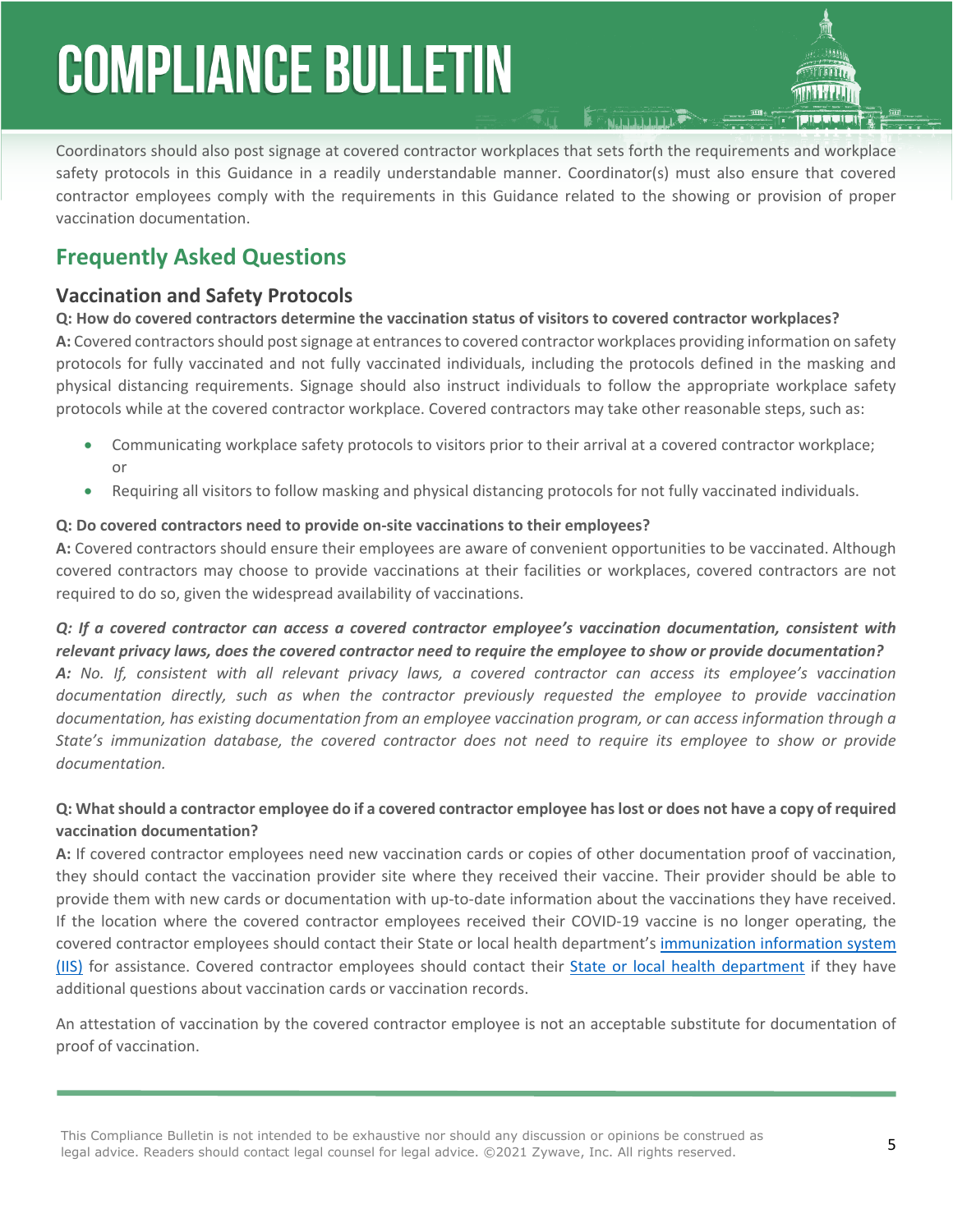**Q4: Who is responsible for determining if a covered contractor employee must be provided an accommodation because of a disability or a sincerely held religious belief, practice or observance?**

**A:** Covered contractors may be required to provide an accommodation to contractor employees who communicate to the covered contractor that they are not vaccinated for COVID-19 or that they cannot wear a mask because of a disability (which would include medical conditions) or because of a sincerely held religious belief, practice or observance. Covered contractors should review and consider what, if any, accommodation they must offer. Contractors are responsible for considering and dispositioning such requests for accommodations regardless of the covered contractor employee's place of performance. If the agency that is the party to the covered contract is a "joint employer" for purposes of compliance with the Rehabilitation Act and Title VII of the Civil Rights Act, both the agency and the covered contractor should review and consider what, if any, accommodation they must offer.

### *Q: Do all requests for accommodation need to be resolved by the covered contractor by the time that covered contractor employees begin work on a covered contract or at a covered workplace?*

*A: No. The covered contractor may still be reviewing requests for accommodation as of the time that covered contractor employees begin work on a covered contract or at a covered workplace. While accommodation requests are pending, the covered contractor must require a covered contractor employee with a pending accommodation request to follow workplace safety protocols for individuals who are not fully vaccinated as specified in the Task Force [Guidance for Federal](https://www.saferfederalworkforce.gov/downloads/Draft%20contractor%20guidance%20doc_20210922.pdf)  [Contractors and Subcontractors](https://www.saferfederalworkforce.gov/downloads/Draft%20contractor%20guidance%20doc_20210922.pdf).*

### *Q: When a covered contractor employee is not vaccinated because a covered contractor has provided the employee with an accommodation, what workplace safety protocols must the employee follow while in a Federal workplace?*

*A: The Federal agency will determine the workplace safety protocols that individuals who are not fully vaccinated must follow while in a Federal workplace. As noted in Task Force [guidance,](https://www.saferfederalworkforce.gov/faq/vaccinations/) in most circumstances individuals who are not fully vaccinated need to follow applicable masking, physical distancing, and testing protocols. However, there may be circumstances in which an agency determines that the nature of a covered contractor employee's job responsibilities at a Federal workplace, or the location of their work at a Federal workplace, requires heightened safety protocols. Further, in some cases, an agency may determine that the nature of a covered contractor employee's responsibilities at a Federal workplace are such that no safety protocol other than vaccination is adequate—in that case, covered contractor employees who are not fully vaccinated would be unable to perform the requisite work at the Federal workplace. Such circumstances do not relieve the contractor from meeting all contractual requirements.*

*In order for agencies to assess appropriate safety measures for contractor employees in Federal workplaces, contractors subject to a contractual requirement for maintaining COVID-19 workplace safety protocols pursuant to Executive Order*  14042 should generally notify their contracting officers when one of their employees who works onsite at a Federal *workplace has received an exception to the requirement to be fully vaccinated*.

### **Q: If a covered contractor employee requests an accommodation, and that accommodation is denied by the covered contractor, how long should the contractor employee be afforded to be fully vaccinated?**

**A:** Covered contractors should establish a timeline for a covered contractor employee whose request for an accommodation is denied to promptly become fully vaccinated.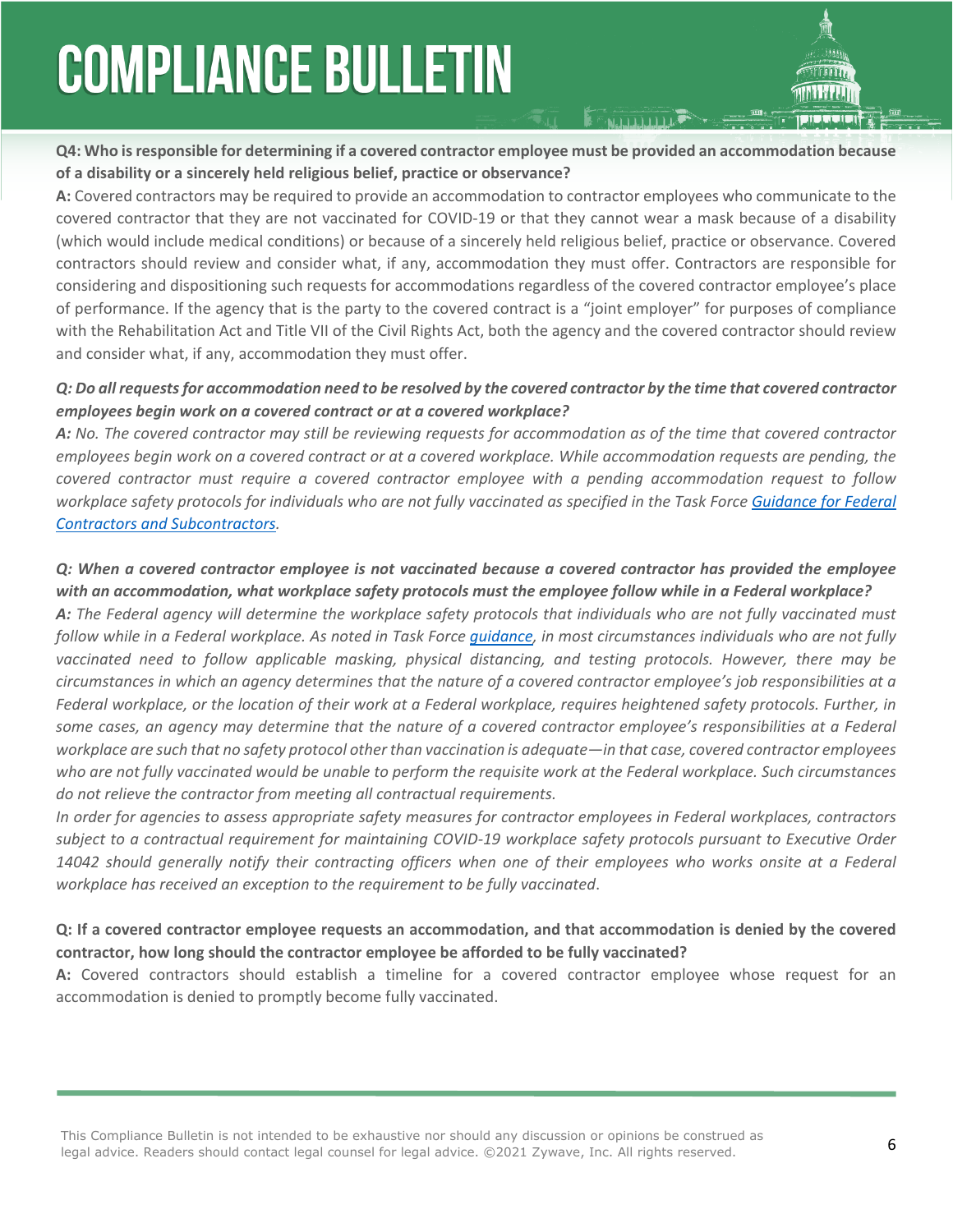**Q: Can a covered contractor grant a covered contractor employee an extension to the deadline for vaccination due to a documented medical necessity even if the contractor employee does not meet the legal definition of "disability" to be entitled to an accommodation?**

**A:** Even in cases where the covered contractor employee does not meet the legal definition of "disability" to be entitled to an accommodation under the Rehabilitation Act, in some limited circumstances a covered contractor may grant the contractor employee an extension to a vaccination deadline based upon other medical considerations. For example, as explained in a separate FAQ, the CDC [recommends](https://www.cdc.gov/vaccines/covid-19/clinical-considerations/covid-19-vaccines-us.html?CDC_AA_refVal=https%3A%2F%2Fwww.cdc.gov%2Fvaccines%2Fcovid-19%2Finfo-by-product%2Fclinical-considerations.html) delaying COVID-19 vaccination for at least 90 days after receiving monoclonal antibodies or convalescent plasma for COVID-19 treatment. Covered contractors that receive documented medical reasons that may not qualify as a disability but that necessitate a delay in vaccination can grant a covered contractor employee an extension, but covered contractors should specify, consistent with the nature of the medical necessity, by what date the contractor employee must be fully vaccinated.

Covered contractors should take note that an individual's medical need should be considered on a case-by-case basis, including any medical evaluation that addresses the individual's particular circumstance.

#### **Q: What medical conditions does the CDC consider a contraindication to vaccination with COVID-19 vaccines?**

**A:** The CDC considers a history of the following medical conditions to be [contraindications](https://www.cdc.gov/vaccines/covid-19/clinical-considerations/covid-19-vaccines-us.html?CDC_AA_refVal=https%3A%2F%2Fwww.cdc.gov%2Fvaccines%2Fcovid-19%2Finfo-by-product%2Fclinical-considerations.html) to vaccination with COVID-19 vaccines:

- Severe allergic reaction (e.g., anaphylaxis) after a previous dose or to a component of the COVID-19 vaccine; and
- Immediate allergic reaction of any severity to a previous dose or known (diagnosed) allergy to a component of the COVID-19 vaccine.

If an individual is allergic to a component of one or more COVID-19 vaccines, that individual may not be allergic to components in all COVID-19 vaccines.

#### **Q: Are there circumstances that the CDC recommends delaying vaccination for COVID-19?**

**A:** Yes. In the following circumstances, the CDC [recommends](https://www.cdc.gov/vaccines/covid-19/clinical-considerations/covid-19-vaccines-us.html?CDC_AA_refVal=https%3A%2F%2Fwww.cdc.gov%2Fvaccines%2Fcovid-19%2Finfo-by-product%2Fclinical-considerations.html) delaying vaccination for COVID-19 for adults:

- Vaccination of people with known current SARS-CoV-2 infection should be delayed until the person has recovered from the acute illness (if the person had symptoms), and they have met [criteria](http://www.cdc.gov/coronavirus/2019-ncov/hcp/disposition-in-home-patients.html) to discontinue isolation.
- People with a history of multisystem inflammatory syndrome in adults (MIS-A) should consider delaying vaccination until they have recovered from their illness and for 90 days after the date of diagnosis of MIS-A.
- Vaccination should be delayed for 90 days after receiving monoclonal antibodies or convalescent plasma for COVID-19 treatment.
- Whenever possible, mRNA COVID-19 vaccination doses (including the primary series and an additional dose) or the single dose Johnson and Johnson (J&J)/Janssen vaccine should be completed at least two weeks before initiation or resumption of immunosuppressive therapies, but timing of COVID-19 vaccination should take into consideration current or planned immunosuppressive therapies and optimization of both the patient's medical condition and response to vaccine. A patient's clinical team is best positioned to determine the degree of immune compromise and appropriate timing of vaccination.
- People who develop myocarditis or pericarditis after a dose of an mRNA COVID-19 vaccine should delay receiving a subsequent dose. People who choose to receive a subsequent dose should wait until myocarditis has completely resolved.
- People who have a history of myocarditis or pericarditis unrelated to mRNA COVID-19 vaccination may receive any currently FDA-approved or FDA-authorized COVID-19 vaccine after the episode of myocarditis or pericarditis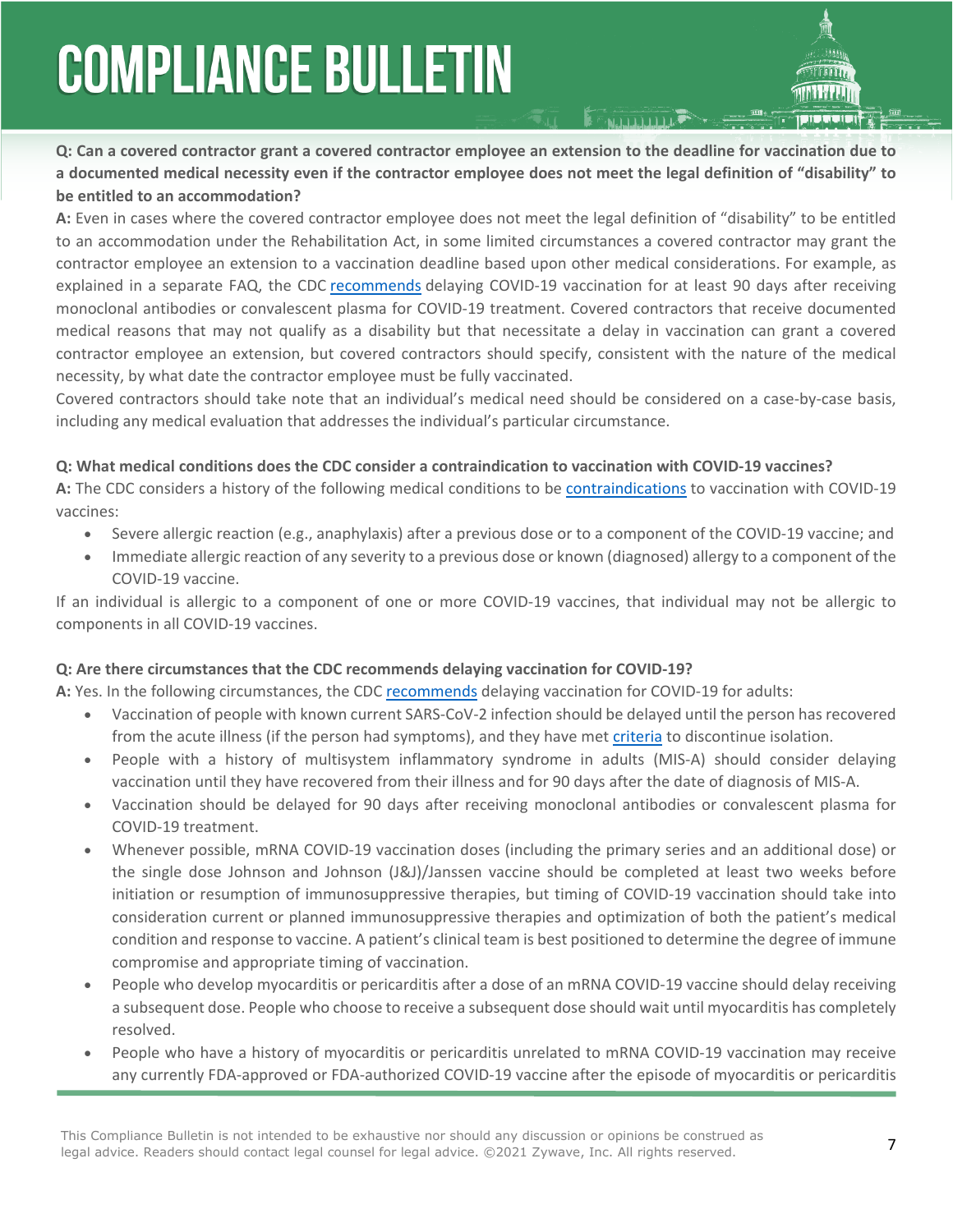has completely resolved. This includes resolution of symptoms attributed to myocarditis or pericarditis, as well as no evidence of ongoing heart inflammation or sequelae as determined by the person's clinical team, which may include a cardiologist, and special testing to assess cardiac recovery.

This is not an exhaustive list of the circumstances in which clinical considerations may recommend in favor of delaying vaccination.

In circumstances in which delay pursuant to these clinical considerations means that a covered contractor employee is not fully vaccinated as of the vaccination requirement implementation date of December 8, 2021 or at the time that covered contractor employees begin work on a covered contract or at a covered workplace, the covered contractor should require that individual to become fully vaccinated promptly after clinical considerations no longer recommend delay.

During the period in which vaccination is delayed, a covered contractor employee must follow applicable masking and physical distancing protocols for not fully vaccinated individuals. There may be circumstances in which an agency determines that the nature of a covered contractor employee's job responsibilities at a Federal workplace, or the location of their work at a Federal workplace, requires heightened safety protocols. In some cases, an agency may determine that the nature of a covered contractor employee's responsibilities at a Federal workplace are such that no safety protocol other than vaccination is adequate—in that case, covered contractor employees who are not fully vaccinated would be unable to perform the requisite work at the Federal workplace. Such circumstances do not relieve the contractor from meeting all contractual requirements.

### **Q: Is vaccination for COVID-19 recommended for people who are trying to get pregnant or might become pregnant in the future?**

**A:** Yes. The CDC has [stated](https://www.cdc.gov/coronavirus/2019-ncov/vaccines/planning-for-pregnancy.html) that COVID-19 vaccination is recommended for people who are trying to get pregnant now or might become pregnant in the future, as well as their partners.

#### **Q: Does the CDC recommend that an individual delay vaccination due to pregnancy?**

**A:** The CDC recommends COVID-19 vaccination for [people who are pregnant, breastfeeding, trying to become pregnant](https://www.cdc.gov/coronavirus/2019-ncov/need-extra-precautions/pregnant-people.html)  [now, or trying to become pregnant in the future](https://www.cdc.gov/coronavirus/2019-ncov/need-extra-precautions/pregnant-people.html). The American College of Obstetricians and Gynecologists and Society for Maternal-Fetal Medicine [recommend](https://www.acog.org/news/news-releases/2021/07/acog-smfm-recommend-covid-19-vaccination-for-pregnant-individuals) that all pregnant individuals be vaccinated against COVID-19. However, a covered contractor may allow a covered contractor employee to delay vaccination based on the contractor employee's particular medical circumstances, consistent with the covered contractor's process for reviewing delay requests.

### **Q: Can a covered contractor employee delay a COVID-19 vaccine because they have recently received another vaccine, such as the seasonal influenza vaccine?**

**A:** COVID-19 vaccines may be administered without regard to timing of other vaccines. This includes simultaneous administration of COVID-19 vaccine and other vaccines on the same day.

### **Q: Can a covered contractor employee who participates in a clinical trial for a COVID-19 vaccine be considered fully vaccinated?**

**A:** Clinical trial participants from a U.S. site who are documented to have received the full series of an "active" (not placebo) COVID-19 vaccine candidate, for which vaccine efficacy has been independently confirmed (e.g., by a data and safety monitoring board), can be considered fully vaccinated 2 weeks after they have completed the vaccine series.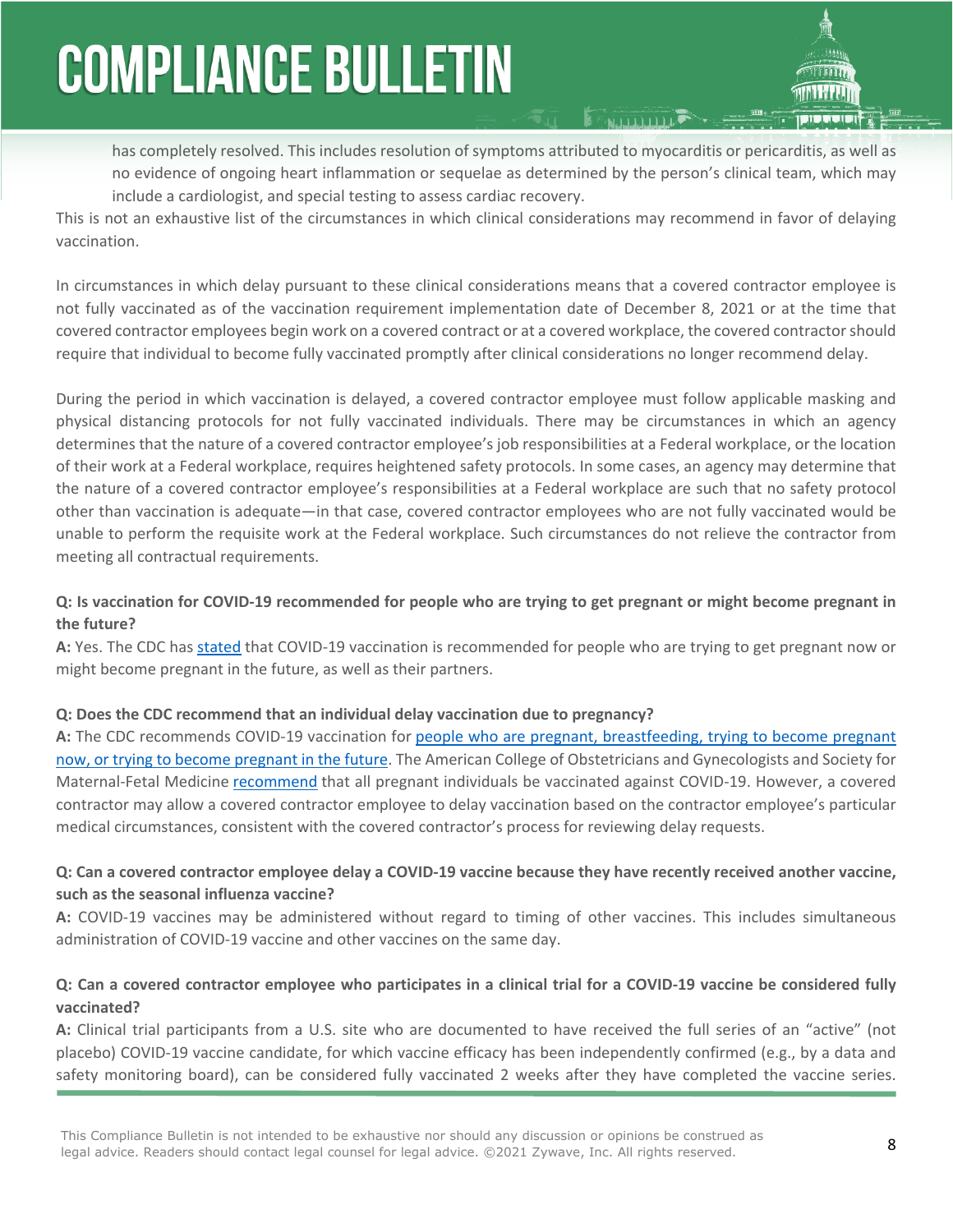

Currently, the U.S.-based AstraZeneca and Novavax COVID-19 vaccines meet these criteria. More information is available [here.](https://www.cdc.gov/vaccines/covid-19/clinical-considerations/covid-19-vaccines-us.html#vaccinated-part-clinical-trail)

### **Q: Can a covered contractor employee who has received a heterologous primary vaccine series be considered fully vaccinated?**

A: Individuals can be considered fully vaccinated ≥2 weeks after receipt of the last dose if they have received any combination of two doses of an FDA approved or authorized or WHO emergency use listed COVID-19 two-dose series. For these purposes, the second dose in a two dose heterologous series must have been received no earlier than 17 days (21 days with a 4-day grace period) after the first dose.

### **Q: Are covered contractor employees who have a prior COVID-19 infection required to be vaccinated?**

**A:** Yes, covered contractor employees who have had a prior COVID-19 infection are required to be vaccinated.

### **Q: Can a covered contractor accept a recent antibody test from a covered contractor employee to prove vaccination status?**

**A:** No. Covered contractors cannot accept a recent antibody test from a covered contractor employee to prove vaccination status.

### **Workplaces**

### **Q: Does this Guidance apply to outdoor contractor or subcontractor workplace locations?**

**A:** Yes, this Guidance applies to contractor or subcontractor workplace locations that are outdoors.

**Q: If a covered contractor employee is likely to be present during the period of performance for a covered contract on only one floor or a separate area of a building, site or facility controlled by a covered contractor, do other areas of the building, site or facility controlled by a covered contractor constitute a covered contractor workplace?** 

**A:** Yes, unless covered contractors can affirmatively determine that none of their employees on another floor or in separate areas of the building will come into contact with other covered contractor employees during the period of performance of a covered contract. This would include affirmatively determining that there will be no interactions between covered contractor employees and noncovered contractor employees in those locations during the period of performance on a covered contract, including interactions through use of common areas such as lobbies, security clearance areas, elevators, stairwells, meeting rooms, kitchens, dining areas and parking garages.

### **Q: If a covered contractor employee performs their duties in or at only one building, site or facility on a campus controlled by a covered contractor with multiple buildings, sites or facilities, are the other buildings, sites or facilities controlled by a covered contractor considered a covered contractor workplace?**

**A:** Yes, unless covered contractors can affirmatively determine that none of their employees in or at one building, site or facility will come into contact with other covered contractor employees during the period of performance of a covered contract. This would include affirmatively determining that there will be no interactions between covered contractor employees and noncovered contractor employees in those locations during the period of performance on a covered contract, including interactions through use of common areas such as lobbies, security clearance areas, elevators, stairwells, meeting rooms, kitchens, dining areas, and parking garages.

### **Q: Are the workplace safety protocols enumerated above the same irrespective of whether the work is performed at a covered contractor workplace or a federal workplace?**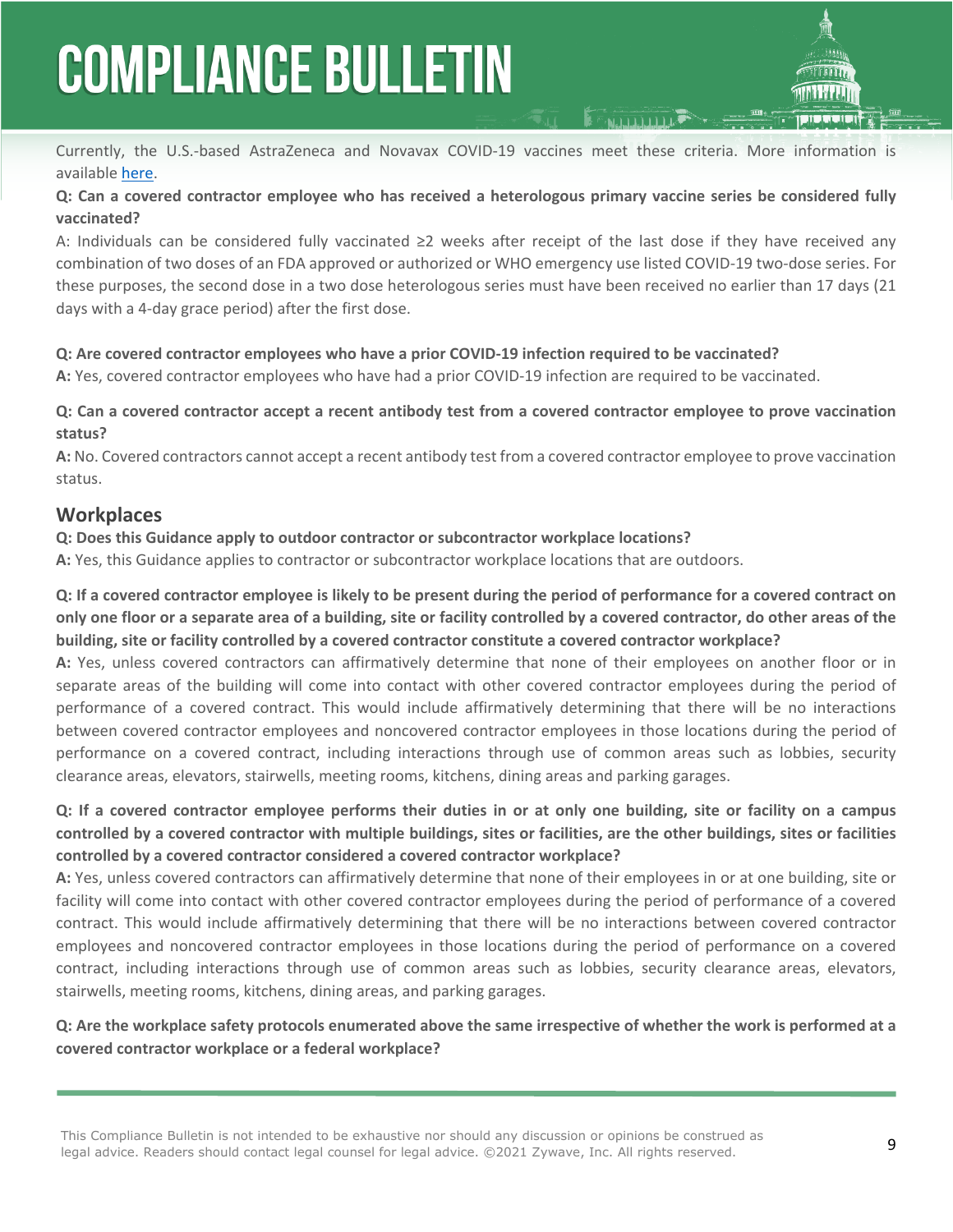**A:** Yes. The Guidance applies to all covered contractor employees and all contractor or subcontractor workplace locations. While at a federal workplace, covered contractor employees must also comply with any additional agency workplace safety requirements for that workplace. Because covered contractor employees working on a covered contract need to be fully vaccinated after Dec. 8, 2021, covered contractor employees who work only at a federal workplace need to be fully vaccinated by that date as well, unless legally entitled to an accommodation.

### **Q: How does this Guidance apply to covered contractor employees authorized under the covered contract to perform work remotely from their residence?**

**A:** An individual working on a covered contract from their residence is a covered contractor employee and must comply with the vaccination requirement for covered contractor employees, even if the employee never works at either a covered contractor workplace or federal workplace during the performance of the contract. A covered contractor employee's residence is not a covered contractor workplace; so, while in the residence, the individual need not comply with requirements for covered contractor workplaces, including those related to masking and physical distancing, even while working on a covered contract.

### **Scope and Applicability**

### **Q: By when must the requirements of the order be reflected in contracts?**

**A:** Section 6 of the order lays out a phase-in of the requirements for covered contracts as follows:

- Contracts awarded prior to Oct. 15 where performance is ongoing—The requirements must be incorporated at the point at which an option is exercised or an extension is made.
- New contracts—The requirements must be incorporated into contracts awarded on or after Nov. 14, 2021. Between Oct. 15 and Nov. 14, 2021, agencies must include the clause in the solicitation and are encouraged to include the clause in contracts awarded during this time period but are not required to do so unless the solicitation for such contract was issued on or after Oct. 15, 2021.

### **Q: Must the order's requirements be flowed down to all lower-tier subcontractors, and, if so, who is responsible for flowing the clause down?**

**A:** Yes. The requirements in the order apply to subcontractors at all tiers, except for subcontracts solely for the provision of products. The prime contractor must flow the clause down to first-tier subcontractors; higher-tier subcontractors must flow the clause down to the next lower-tier subcontractor, to the point at which subcontract requirements are solely for the provision of products.

#### **Q: Does the Guidance apply to small businesses?**

**A:** Yes, the requirement to comply with this Guidance applies equally to covered contractors regardless of whether they are a small business. This broad application of COVID-19 guidance will more effectively decrease the spread of COVID-19, which, in turn, will decrease worker absence, reduce labor costs, and improve the efficiency of contractors and subcontractors at workplaces where they are performing work for the federal government.

#### **Q: What steps are being taken to promote consistent application of the order's requirements across agencies?**

**A:** The FAR Council will conduct a rulemaking to amend the FAR to include a clause that requires covered contractors performing under FAR-based contracts to comply with this Guidance for contractor and subcontractor workplace locations. Prior to rulemaking, by Oct. 8, 2021, the FAR Council will develop a clause and recommend that agencies exercise their authority to deviate from the FAR using the procedures set forth in [subpart 1.4](https://www.acquisition.gov/far/subpart-1.4). Agencies responsible for contracts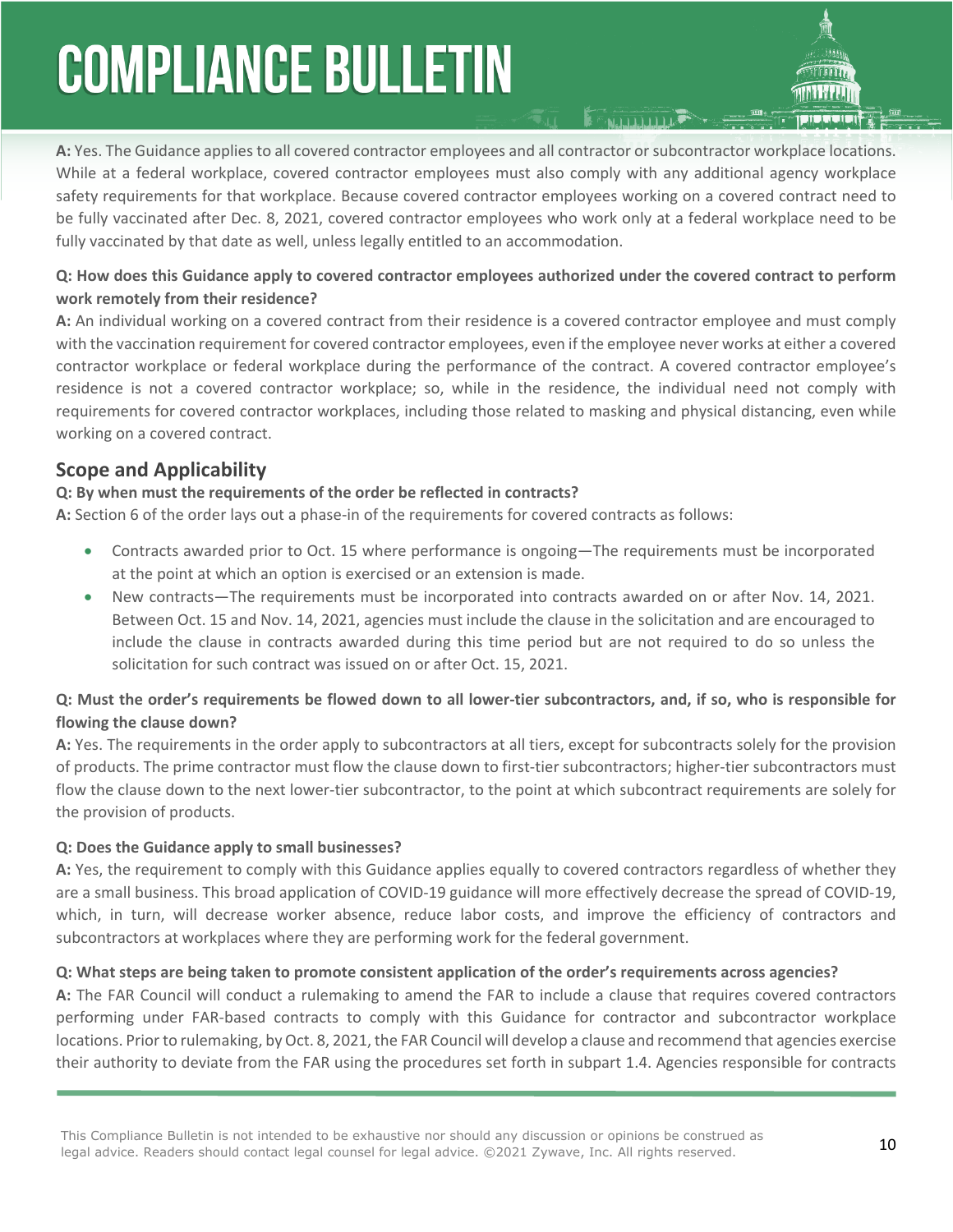and contract-like instruments that are not subject to the FAR, such as concession contracts, will be responsible for developing appropriate guidance by Oct. 8, 2021, to incorporate requirements into their covered instruments entered into on or after Oct. 15, 2021.

### *Q: Can agencies incorporate vaccination requirements into contracts that are not covered by Executive Order 14042 (Ensuring Adequate COVID Safety Protocols for Contractors)?*

*A: Yes. Consistent with applicable law, agencies are strongly encouraged to incorporate a clause requiring compliance with the Task Force [Guidance for Federal Contractors and Subcontractors](https://www.saferfederalworkforce.gov/downloads/Draft%20contractor%20guidance%20doc_20210922.pdf) into contracts that are not covered or directly addressed by [Executive Order 14042](https://www.whitehouse.gov/briefing-room/presidential-actions/2021/09/09/executive-order-on-ensuring-adequate-covid-safety-protocols-for-federal-contractors/) because the contract is under the Simplified Acquisition Threshold as defined in section 2.101 of the FAR or is a contract or subcontract for the manufacturing of products. Agencies are also strongly encouraged to incorporate a clause requiring compliance with the Task Force Guidance into existing contracts and contract-like instruments prior to the date upon which the order requires inclusion of the clause.*

### **Q: If the Safer Federal Workforce Task Force updates this Guidance to add new requirements, do those requirements apply to existing contracts?**

**A:** Yes. Covered contractors are required to, for the duration of the contract, comply with all Task Force Guidance for contractor or subcontractor workplace locations, including any new guidance where the Office of Management and Budget (OMB) director approves the Guidance and determines that adherence to the Guidance will promote economy and efficiency in federal contracting. The Task Force and OMB plan to ensure all workplace safety protocols reflect what is necessary to decrease the spread of COVID-19.

### **Q: What constitutes work performed "in connection with" a covered contract?**

**A:** Employees who perform duties necessary to the performance of the covered contract but who are not directly engaged in performing the specific work called for by the covered contract, such as human resources, billing and legal review, perform work in connection with a federal government contract.

### **Q: Do the workplace safety protocols in the Guidance apply to covered contractor employees who perform work outside the United States?**

**A:** No. The workplace safety protocols in the Guidance do not apply to covered contractor employees who only perform work outside the United States or its outlying areas, as these terms are defined in [section 2.101](https://www.acquisition.gov/far/2.101) of the FAR Compliance.

### *Q: If a corporate affiliate of a covered contractor does not otherwise qualify as a covered contractor, are the employees of that affiliate considered covered contractor employees subject to COVID-19 workplace safety protocols for Federal contractors established through Task Force Guidance?*

*A: For purposes of Task Force Guidance, business concerns, organizations, or individuals are affiliates of each other if, directly or indirectly: (i) either one controls or has the power to control the other; or (ii) a third party controls or has the power to control both.*

*Indicia of control include, but are not limited to, interlocking management or ownership, identity of interests among family members, shared facilities and equipment, or common use of employees. An employee of a corporate affiliate of a covered contractor is considered a covered contractor employee if the employee performs work at a covered contractor workplace.*

### *Q: If the workplace where a covered contractor's employees perform work on or in connection with a covered contract is a location owned, leased, or otherwise controlled by a corporate affiliate of a covered contractor that does not*

This Compliance Bulletin is not intended to be exhaustive nor should any discussion or opinions be construed as<br>Lead advise. Readers should expect lead several for lead advise. @2021.7 www. The All wishts received. legal advice. Readers should contact legal counsel for legal advice. ©2021 Zywave, Inc. All rights reserved.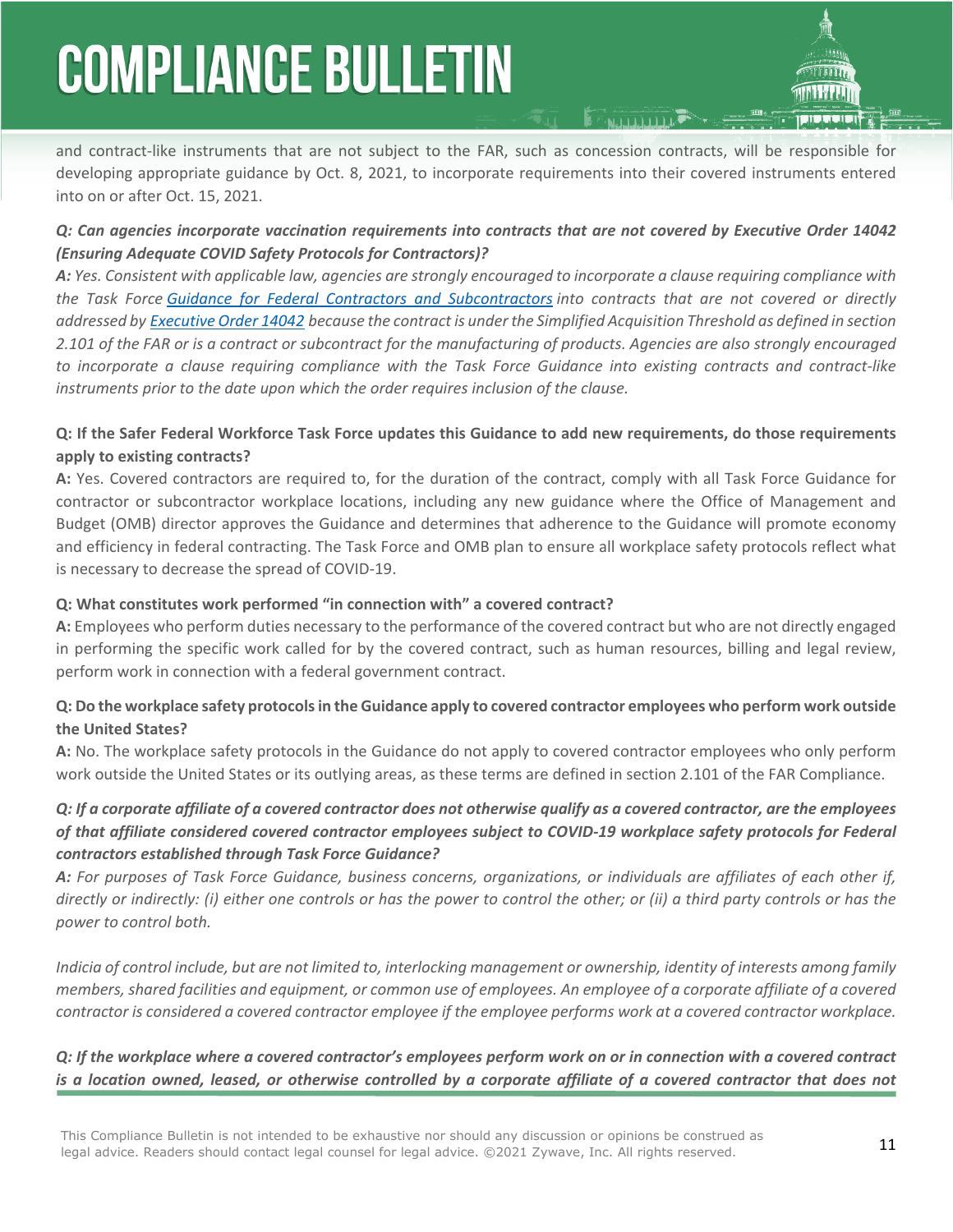

*otherwise qualify as a covered contractor under Task Force guidance, is the workplace considered a covered contractor workplace?*

*A: For purposes of Task Force Guidance, business concerns, organizations, or individuals are affiliates of each other if, directly or indirectly: (i) either one controls or has the power to control the other; or (ii) a third party controls or has the power to control both.*

*Indicia of control include, but are not limited to, interlocking management or ownership, identity of interests among family members, shared facilities and equipment, or common use of employees. If any employee of a covered contractor working on or in connection with a covered contract is likely to be present during the period of performance for a covered contract at a workplace controlled by a corporate affiliate of that covered contractor, that workplace is considered a covered contractor workplace.*

### **Compliance**

### *Q: What steps should a covered contractor take if a covered contractor employee refuses to be vaccinated?*

*A: A covered contractor should determine the appropriate means of enforcement with respect to its employee at a covered contractor workplace who refuses to be vaccinated and has not been provided, or does not have a pending request for, an accommodation. This may include the covered contractor using its usual processes for enforcement of workplace policies, such as those addressed in the contractor's employee handbook or collective bargaining agreements.*

*One model for enforcement among employees with respect to non-compliance with a vaccination requirement is that being followed by Federal agencies. Guidance for Federal agencies is to utilize an enforcement policy that encourages compliance, including through a limited period of counseling and education, followed by additional disciplinary measures if necessary. Removal occurs only after continued noncompliance. Guidance for Federal agencies is that employees should not be placed on administrative leave while the agency is pursuing an adverse action for refusal to be vaccinated but will be required to follow safety protocols for employees who are not fully vaccinated when reporting to agency worksites.*

*During the time period of enforcement, the covered contractor must ensure the covered contractor employee at a covered contractor workplace is following all workplace safety protocols for individuals who are not fully vaccinated.*

*An agency may determine that a covered contractor employee who refuses to be vaccinated in accordance with a contractual requirement pursuant to EO 14042 will be denied entry to a Federal workplace, consistent with the agency's workplace safety protocols.*

### *Q: What steps should an agency take if a covered contractor does not comply with the requirements in the Task Force's [Guidance for Federal Contractors and Subcontractors](https://www.saferfederalworkforce.gov/downloads/Draft%20contractor%20guidance%20doc_20210922.pdf)?*

*A: Covered contractors are expected to comply with all requirements set forth in their contract. Where covered contractors are working in good faith and encounter challenges with compliance with COVID-19 workplace safety protocols, the agency contracting officer should work with them to address these challenges. If a covered contractor is not taking steps to comply, significant actions, such as termination of the contract, should be taken.*

### *Q: Does this clause apply in States or localities that seek to prohibit compliance with any of the workplace safety protocols set forth in the Task Force [Guidance for Federal Contractors and Subcontractors?](https://www.saferfederalworkforce.gov/downloads/Draft%20contractor%20guidance%20doc_20210922.pdf)*

*A: Yes. These requirements are promulgated pursuant to Federal law and supersede any contrary State or local law or ordinance. Additionally, nothing in the Task Force Guidance shall excuse noncompliance with any applicable State law or*